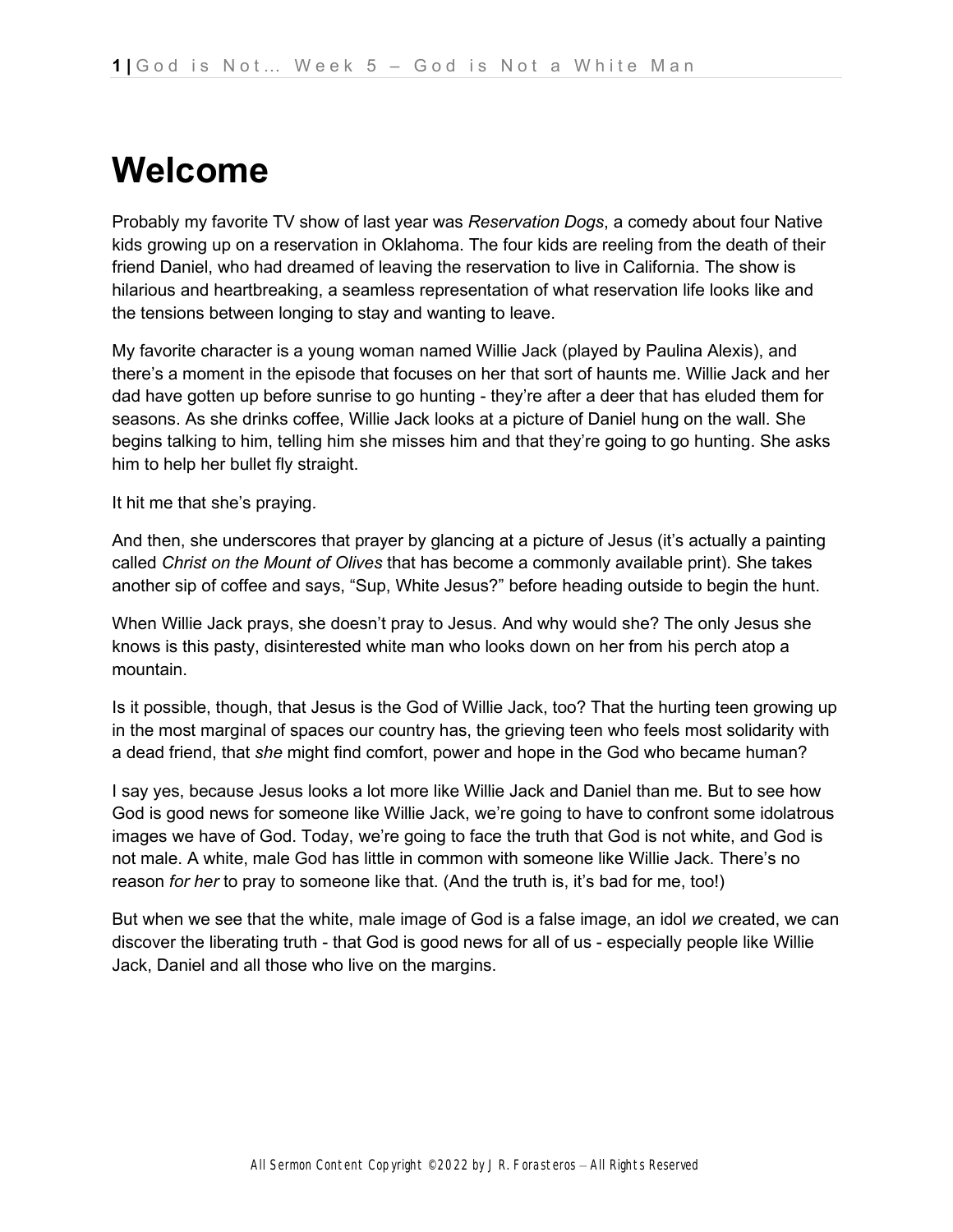## **Message**

We're in probably my favorite season in the Church year, Lent. Lent is a season of transformation. In Epiphany, we asked who God is and saw that God is the one who lives in solidarity with us, calling and equipping us to be God's images in the world.

Lent is the chance for us to prepare for that calling. It's a way for us to take time together to look inside ourselves and do some careful introspection, to ask as a community where we are not prepared to embark on God's call together.

This year, our series is called "God is Not..." This is a technique to know God that originated with with the theologian Thomas Aquinas. In his masterwork *Summa Theologiae*, Aquinas wrote,

"We cannot know what God is, only what [God] is not. We must therefore consider the ways in which God does not exist rather than the ways in which [God] does." — Thomas Aquinas, *Summa Theologiae*

That sounds strange, I know, but it's Aquinas' attempt to take seriously the command not to create idols of God. God is infinite and beyond our comprehension - what theologians like Aquinas call a mystery. But we constantly create pictures of God - pictures that are false. Pictures that do more harm than good.

Like Michelangelo carving the David, we're carving away the things God is not as a way to see more clearly the divine mystery that is God. As we see what God is not, we are more clearly able to confess our participation in those things and turn from them.

We began by confessing that God is beyond us - unknowable except where God chooses to be known. We faced our own propensity to play God. Tim challenged us to refuse the god of money. And last week, Sonya invited us into a deep understanding of how God engages our past. Then last week, we looked at the idolatry of the family.

Today, we receive words of comfort and promise. But to receive them, we'll have to confront yet another of our most sacred idols: our image of God as a white man. On one level, I bet most of us here are well-aware that Jesus is not white. Ethnically, he is closer to contemporary Arabs than he is to Caucasians.

But on a deeper level, I think we all probably grew up with pictures of the blond hair, blue-eyed Jesus. Like Willie Jack, if we were asked to picture Jesus, that's who we see. Our image of God shapes us - that's why God is so adamant in the Torah that we don't create images of God.

How many of us still sort of accidentally picture God as an old white guy with a beard, sitting on a cloud throwing lightning bolts?

We know intellectually that that's a picture of Zeus, not Yahweh. But still... we just sort of picture God that way. The really strange part is when someone challenges that picture of God - as male, as white - we often feel threatened. A couple of months ago, the Evangelical community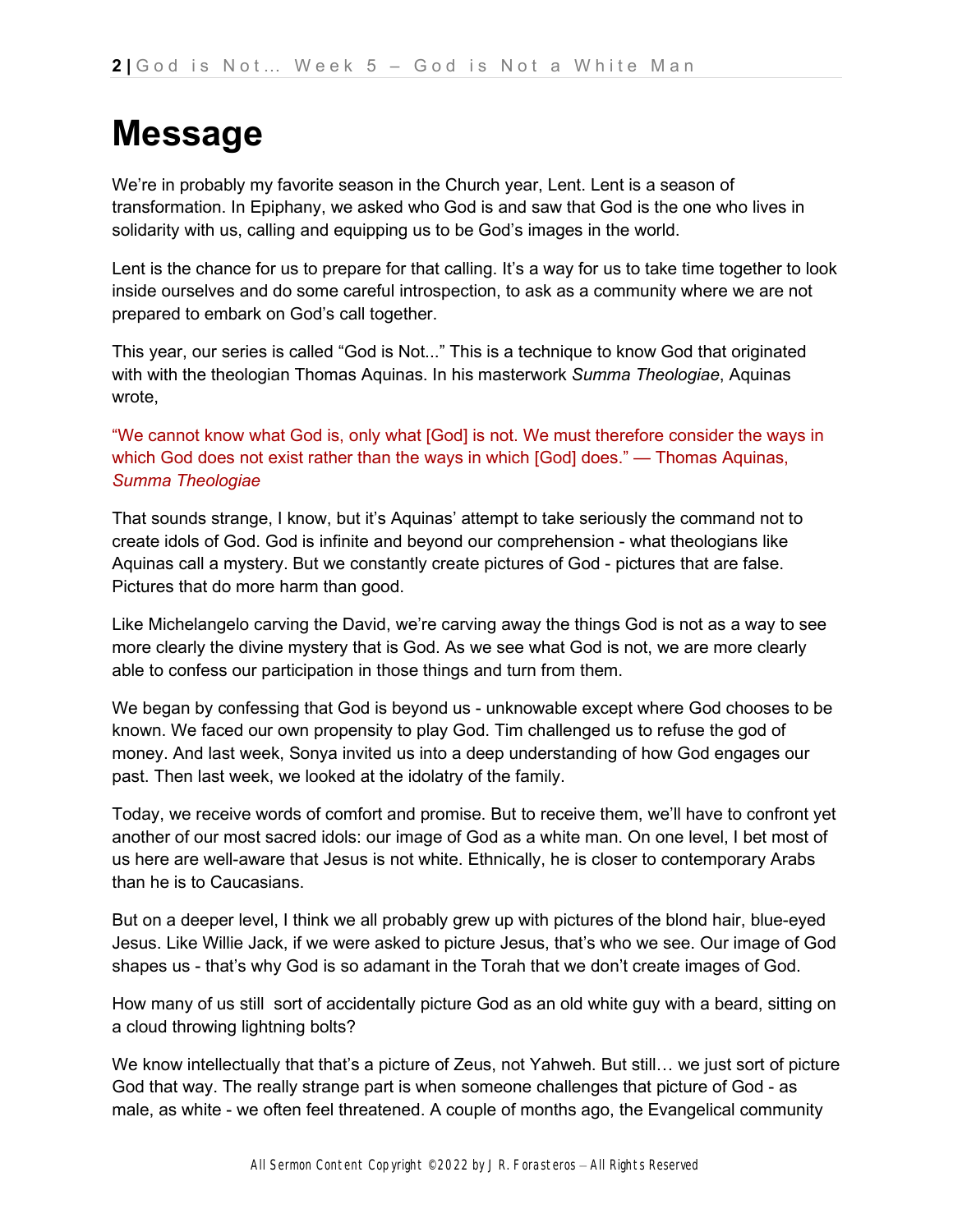erupted into a debate about the pronouns to use for God. A number of folks insisted that, since the Bible uses 'he/him' for God, we should continue to do that.

But a lot of others pointed out that a) God isn't actually male, so the pronouns are metaphors anyway and b) the Bible doesn't *only* talk about God as male. The Bible also depicts God as female, as a mother. Which makes sense - i[n](https://ref.ly/logosref/bible$2Bnlt.1.1) [Genesis 1,](https://ref.ly/logosref/bible$2Bnlt.1.1) God makes humans male *and* female, and then declares that *this* is God's image. God isn't just male, and God isn't just female. God is both.

I like to say that God is not genderless, but gender*full*. No matter what your gender identity, you find yourself represented in God. (And that's why we work pretty hard here not to use only male pronouns for God).

Now, I know some of you are rolling your eyes and thinking, "Isn't this just semantics?" Does this really matter?

#### Turn with us t[o](https://ref.ly/logosref/bible$2Bnlt.23.40) [Isaiah 40.](https://ref.ly/logosref/bible$2Bnlt.23.40)

Scholars identif[y](https://ref.ly/logosref/bible$2Bnlt.23.40) [Isaiah 40](https://ref.ly/logosref/bible$2Bnlt.23.40) as the beginning of the second book of Isaiah. What we see as one book is actually three separate books, written by different authors over a period of several hundred years. These authors all belong to the prophetic school Isaiah founded. It would be sort of like if there were a group of politicians called the 'Jeffersonians' who all tried to follow Thomas Jefferson, and all their political writings were collected into one big volume. You could tell roughly when various things were written by what kind of English was used, what issues were being discussed and more.

So Second Isaiah was written after the Exile, when Babylon had destroyed Jerusalem and taken God's people into Exile. It was a very different time from the original Isaiah's. Isaiah lived in the 'good ole days'. The kingdom of Judah was strong. The people prospered. Isaiah's problems were a people who wasn't faithful to God. You might remember from Epiphany when we explored Isaiah's throne room vision, when he confessed he was among a people of unclean lips. The prophet was purified and then sent out to the people to announce repentance.

Second Isaiah opens with a parallel scene. God once again speaks to the heavenly court, announcing God's newest royal decree: "Comfort, comfort my people." To this people living in the wake of devastation, this people wondering if the future has any hope, God decrees 'Comfort'. Much like the first Isaiah was charged as God's representative in announce and enact repentance, this latter-day prophet is enacting comfort on behalf of God's divine court.

What's most fascinating (to me, at least) is that the nouns and verbs used in the Hebrew text for this prophet are female, and that presses us toward reading our passage for today with the divine feminine in mind. In light of that, I'm using Rev. Dr. Wilda Gafney's translation. Let's read together verses 9-11:

Climb a high mountain, O woman of Zion, who proclaims good news!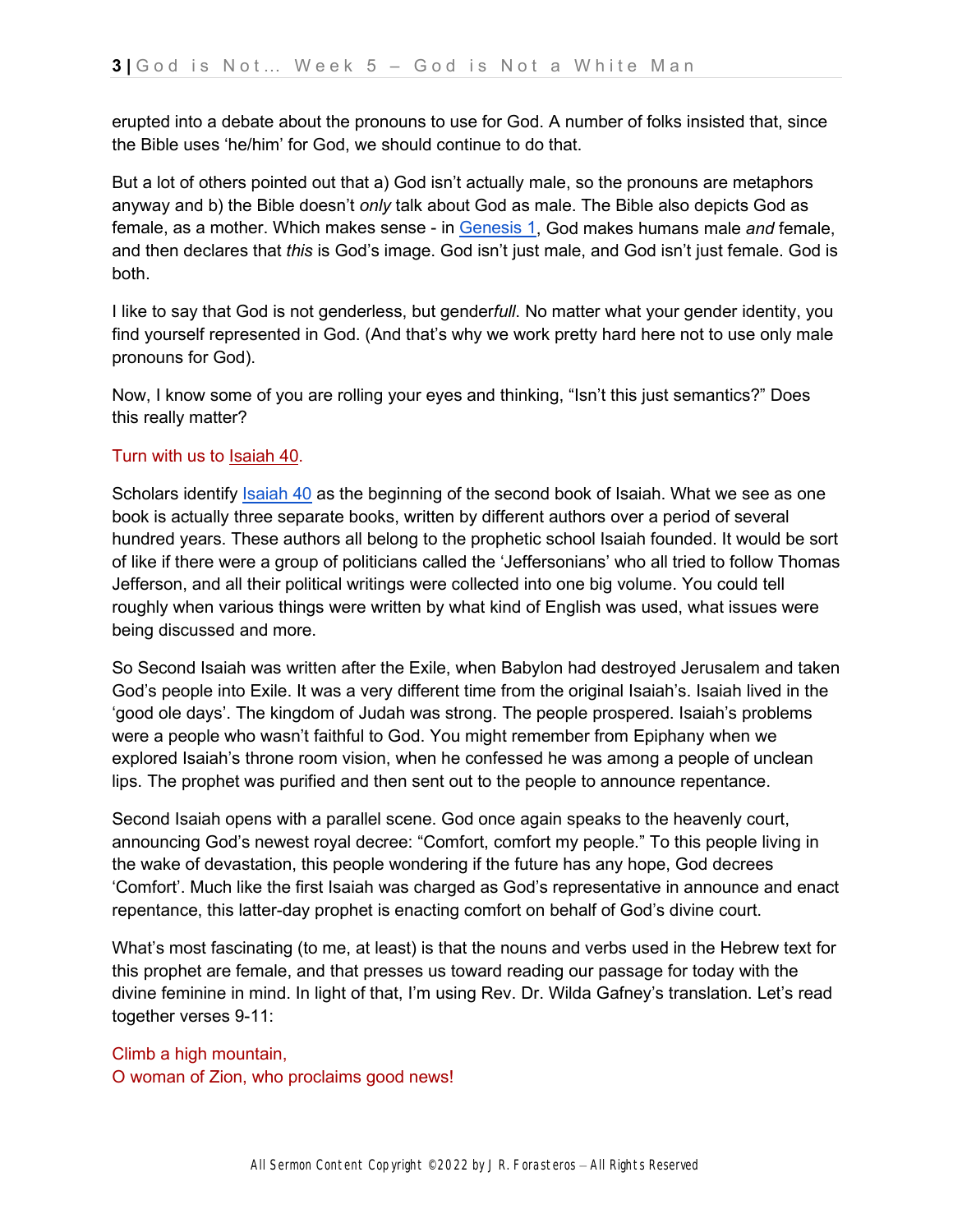Raise your voice with power, O woman of Jerusalem who proclaims good news!

Raise it daughter! Fear not daughter! Say to the cities of Judah daughter, "Here is your God!" See, the Sovereign Redeemer comes with might, whose arm rules for God; whose reward is with God, and God's reparation comes before.

She will feed her flock like a shepherd; she will gather the lambs in her arms, and carry them in her bosom, and gently lead the mother sheep. - [Isaiah 40:9-11](https://ref.ly/logosref/bible$2Bnlt.23.40.9-23.40.11)

Walter Bruggemann says of this passage that the prophet is charged to make God visible where had been seemingly exorcized:

The gospel makes the God of Israel visible and effective in a setting from which Yahweh had seemed to be expelled. Certainly the Babylonians, in their arrogance, construed a world without Yahweh. Equally certain, the exiles in their despair construed a world without Yahweh. Now both imperial arrogance and exilic despair are countered. Yahweh is present, powerful, active. — Walter Bruggemann.

The goal of Babylon's policy of Exile was to destroy the conquered culture. And here's the thing - it actually worked most of the time. The other cultures Babylon conquered didn't survive. God's people wouldn't have either - with no capitol city and no temple, worship of Yahweh should have vanished from the Earth. Yahweh should be just another God we read about in the history books.

Except that Yahweh was present with the exiles. Yahweh was on the throne of the heavenly court and Yahweh sent this woman to announce, "Comfort". That's God's new policy. Relief from exile. Hope for the future.

Not good news for the imperial power, but fresh hope for those crushed under imperial boots. Yahweh is on the move.

And in that regard, it matters that the prophet is female (a reality most translations obscure, by the way). It matters that the prophet imagines God not as a warlord, but as a shepherd, caring for the people as sheep, leading them back home. In times of great crisis, in times when it feels like the world has fallen apart, God's royal decree is not "Violence" or "Vengeance" but "Comfort".

#### **BREAK**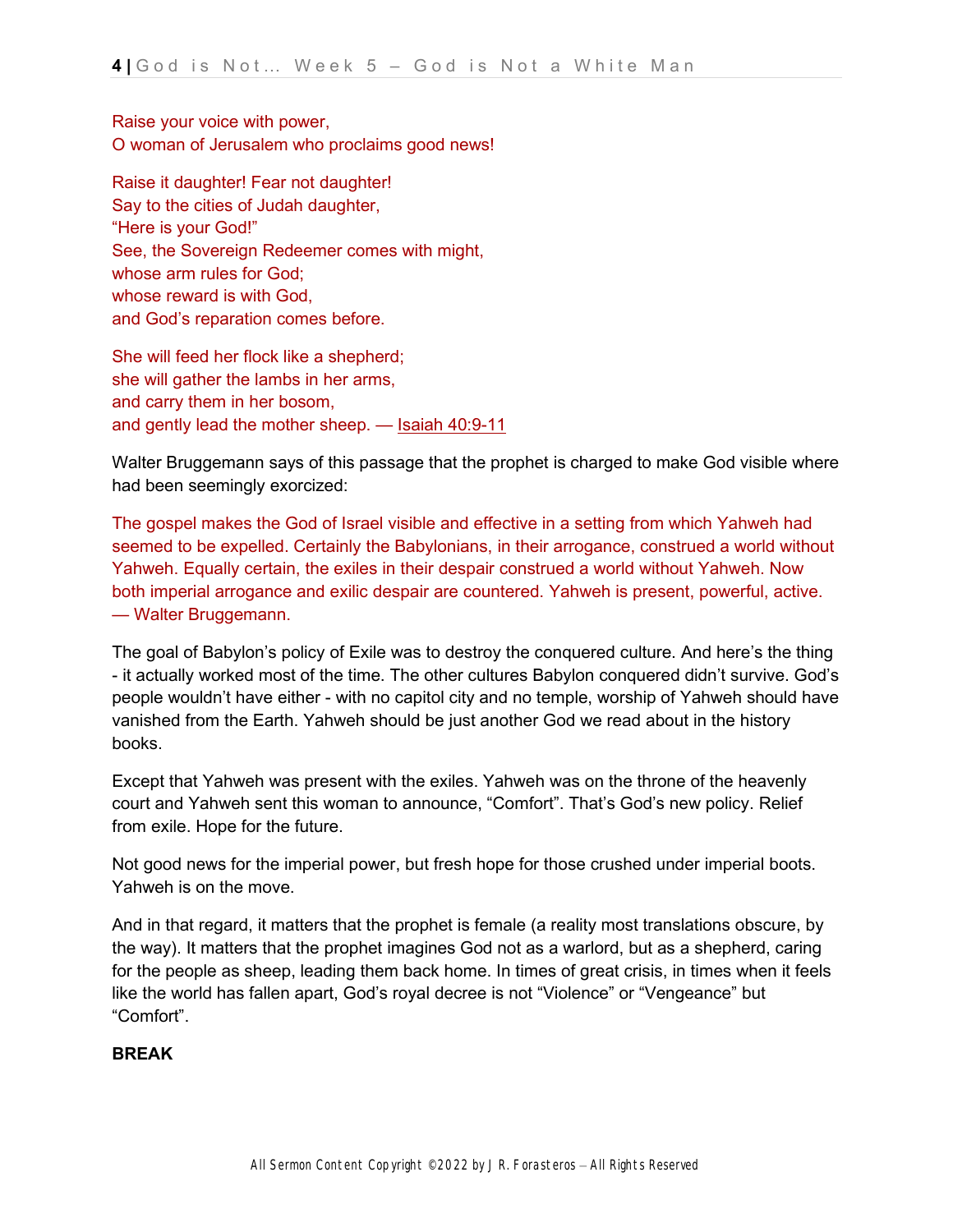I couldn't help but think of Willie Jack as I read Isaiah's words. Because Willie Jack grew up in a world where God looks nothing like her. The White Jesus she greets looks more like Marduk of Babylon than Yahweh of Scripture. And in fact, the imperial policies of the European and American powers has been one of genocide, of cultural destruction.

The white patriarchy of Eruo-American culture has taught us that unless we look like white Jesus, God is not with us. And let's be ruthlessly clear: God is not only male. God is male and female and everything in between. God is genderful, not only male.

God is not white. Jesus is not white. And God has no particular vested interest in whiteness or white cultures. When the American government kidnapped Native kids - like Willie Jack - from their parents and forced them into Boarding Schools run by Christian Churches, those kids had to dress Christian (which meant white). And they had to take 'Christian' names. Names like Yeshua, Miriam, Iakov and Yonah? Don't be silly. Names like James, Mary and David. White names.

Friends, for far too long, we've wrapped God up in white patriarchy and told the world that unless you become white and male, you can't be of God.

No wonder we've then vilified non-white peoples as barbarians, brutes, thugs, savages. No wonder we've vilified women as temptresses, Jezebels and Delilahs.

And, more to the point, we've communicated that non-white males have no place with God. We've imagined that God cannot be found among them.

Thank God, then, for female prophets like Second Isaiah, who come announcing God as a champion of the exiles, a good shepherd caring for all those like Willie Jack who've been told God is not like them.

That's a demonic lie. God stands with and for all victims of imperial oppression, whether that empire is Babylon or Rome or America or white patriarchy.

Whatever your gender, God loves you and knows you and welcomes you.

Whatever your culture, God sees you and marvels at you and welcomes you.

## **Communion + Examen**

In the face of our uncertainty, Jesus offers us a place at his table.

Where does faith invite you to be most fully who God created you to be?

Where does faith keep you from being fully who God created you to be?

How is God calling you to resist those space?

How is God inviting you toward liberation this week?